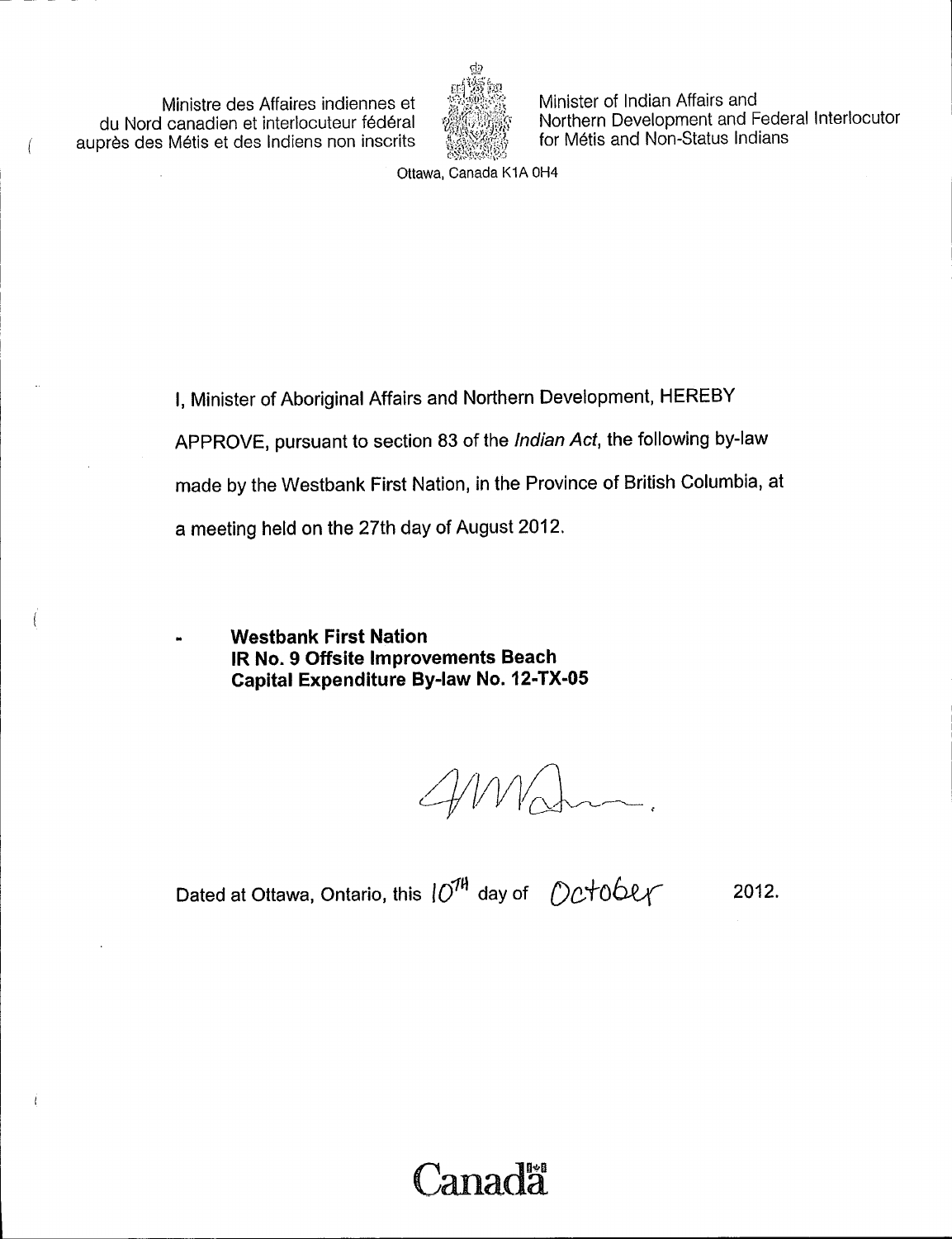### WESTBANK FIRST NATION CAPITAL EXPENDITURE BY-LAW NO. 12-TX-05

 $\left($ 

To authorize the expenditure of a maximum of One Hundred and Fifty Thousand Dollars  $($ \$150,000.00) from money raised pursuant to section 83(1) of the Indian Act, for the purposes of installing offsite improvements to " the beach" within the Tsinstikeptum Indian Reserve No.9.

WHEREAS: Pursuant to Section 83(1) of the *Indian Act* and Westbank First Nation's inherent right of self-government, Westbank First Nation has enacted the Westbank First Nation Property Taxation By-law, 95-TX-08 (the "Taxation By-law");

- A. Pursuant to the Westbank First Nation Expenditure By -law, 1995, amended by By -law 97-TX-03 (the "Expenditure By-law"), Westbank First Nation is authorized to expend moneys raised pursuant to the Taxation By -law for local purposes, including the provision of local services on reserve and capital projects;
- B. In accordance with section 12(3)(1) of the Taxation By-law, Westbank First Nation annually deposits ten percent (10%) of annual gross taxes into a " cumulative capital projects fund", (the "Cumulative Fund") to be used from time to time for such capital projects as may be authorized by a separate by -law;
- C. In accordance with subsection 4.4 of the WFN Expenditure By-law 1995, all surplus monies remaining in the Taxation Fund at the end of the Fiscal Year specified in the Expenditure By -law Annual Budget Schedule may be transferred into the Stabilization Fund, and may be applied towards the operation and administration costs for the next Fiscal Year overruns on existing Capital projects or for any other contingencies ( the "Stabilization Fund");
- D. Westbank First Nation deems it desirable and in the best interest of the community to proceed with the installation of offsite improvements which include multi-use walking path, parking lot paving and underground irrigation on Tsinstikeptum Indian Reserve No.9 according to the schematics and plan attached (Schedule A), with a proposed estimated cost of an additional One Hundred and Fifty Thousand Dollars (\$150,000) which will be contributed from the Cumulative Fund.
- E. Funding for the offsite improvements on Tsinstikeptum Indian Reserve No. 9 will be One Hundred and Fifty Thousand Dollars (\$150,000) drawn from the Cumulative Fund, funds raised pursuant to section 83(1) of the Indian Act.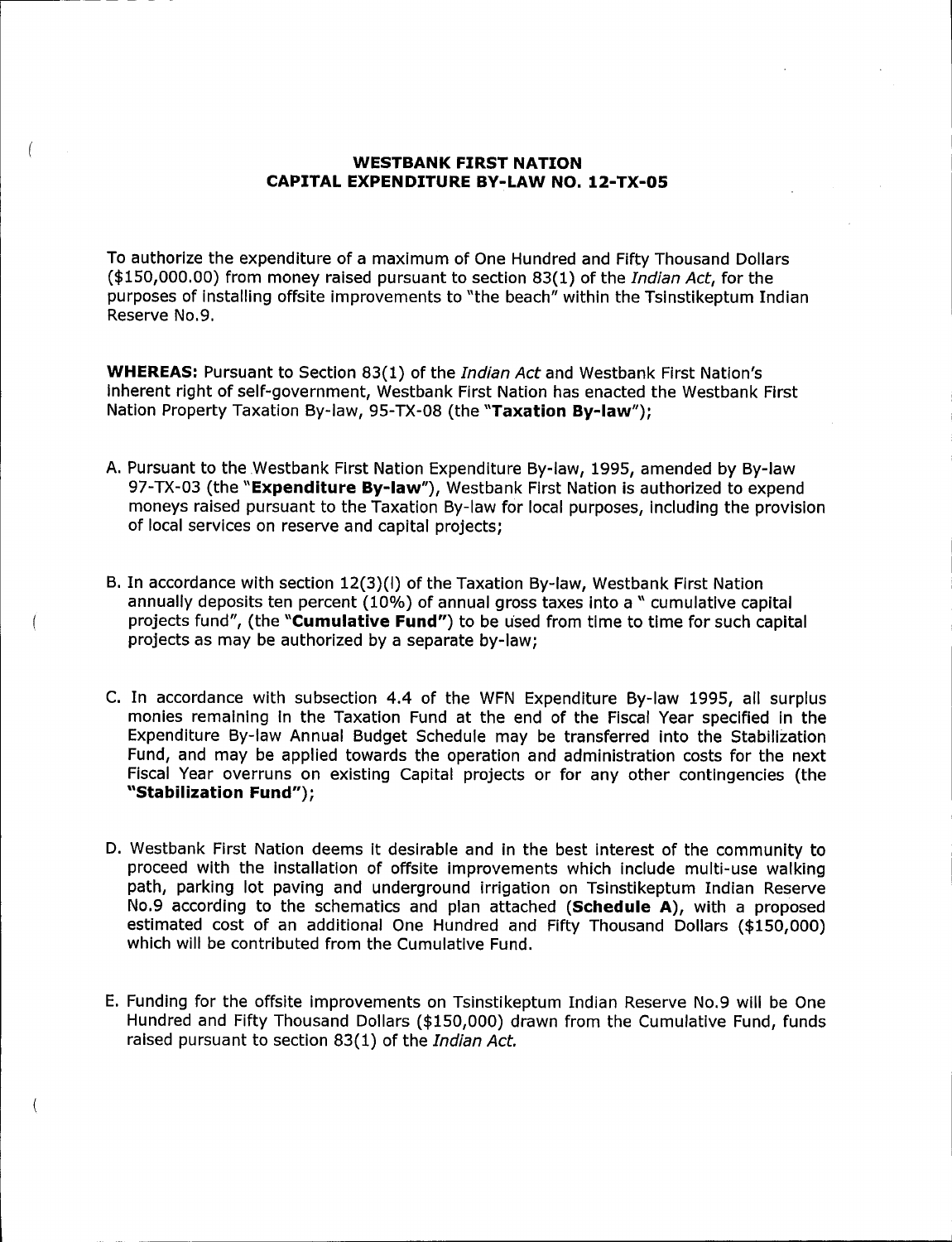NOW THEREFORE, the Council of Westbank First Nation hereby enacts the following Bylaw;

### SHORT TITLE

1. This By -law may be cited for all purposes as the IR No. 9 Offsite Improvements Beach Capital Expenditure By-law No. 12-TX-05.

### EXPENDITURE AUTHORIZATION

- 2. Westbank First Nation hereby acknowledges that it is in the best interests of the community to proceed with the Offsite Improvements Beach Project on Tsinstikeptum Indian Reserve No.9 according to the schematics and plan attached (Schedule A) (the " IR No.9 Offsite Improvements Beach Project");
- 3. Westbank First Nation hereby approves the expenditure of not more than One Hundred and Fifty Thousand Dollars (\$150,000) on the IR No.9 Offsite Improvements Beach Project with up to One Hundred and Fifty Thousand Dollars (\$150,000) to be drawn from the Cumulative fund;
- 4. Westbank First Nation authorization of this capital expenditure includes all external expenditures related to the project including architects, designers, consultants, engineers, contractors, permits, and suppliers of all related goods and materials but will not include any allocation of WFN internal costs, overhead, or implicit interest.
- 5. Any of the project funds not expended on the " IR No. 9 Offsite Improvement Beach Project" or incidental costs related thereto, will be reimbursed to and deposited in the Cumulative Fund upon completion of the IR No. 9 Offsite Improvements Beach Project.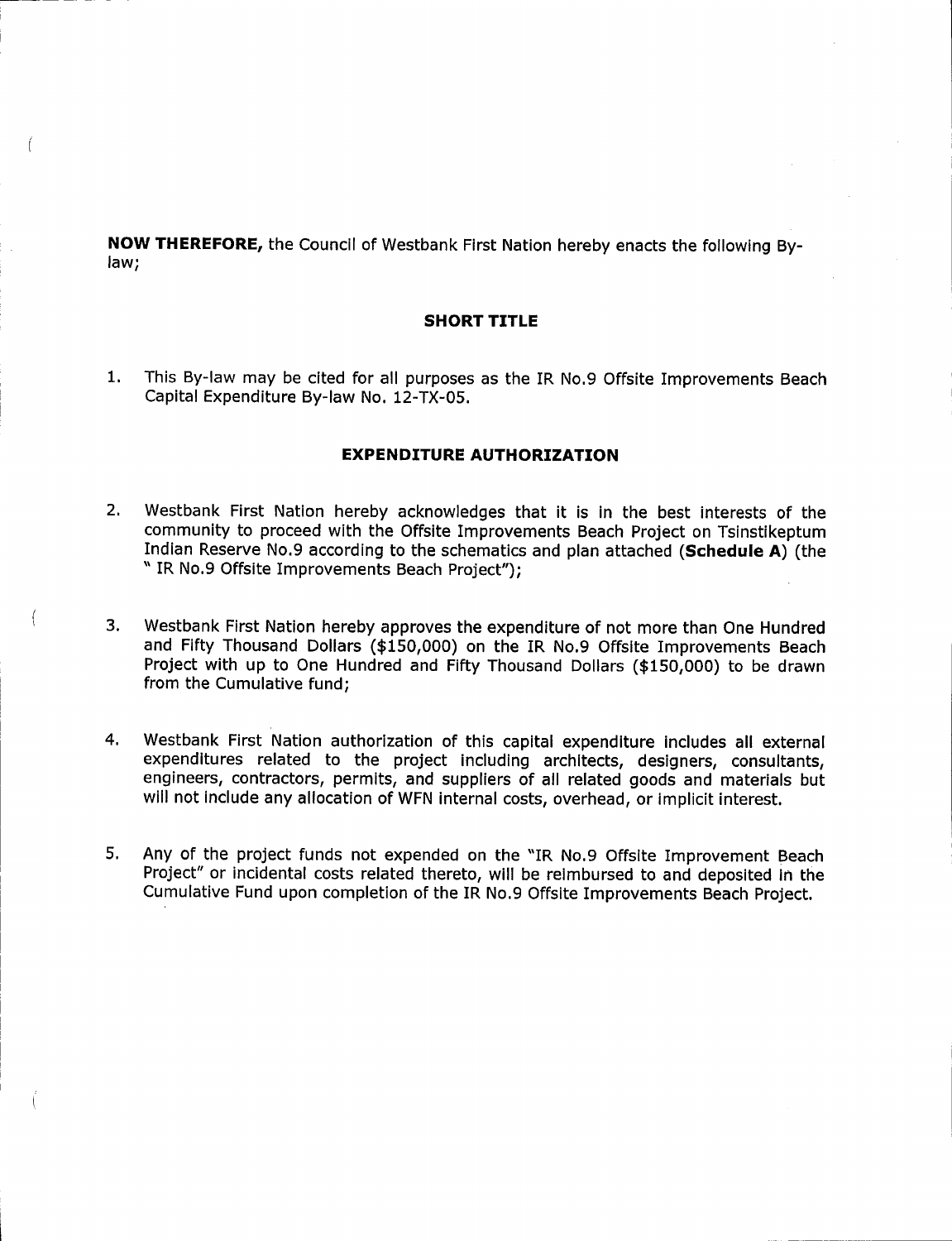#### EFFECTIVE

This By -law comes into full force and effect upon approval by the Minister of Aboriginal Affairs and Northern Development.

### BE IT HEREBY RESOLVED AND AGREED:

That this By -law, entitled IR #9 Offsite Improvements Beach Capital Expenditure Bylaw No. 12 -TX -05 being read for the first, second and third and final time by the Council of Westbank First Nation held at duly convened meetings.

1<sup>st</sup> Reading Kelowna, British Columbia, this 30<sup>th</sup> day of July 2012.

### 2<sup>nd</sup> Reading

 $\left($ 

Exempt from second reading as per section 60. 9 of Westbank First Nation Constitution pertaining to enactment of a Local Revenue Law.

### 3<sup>rd</sup> Reading

Kelowna, British Columbia, this 27th day of August 2012.

Mor Michael De Guevara Councillo Mick Werstuik

Councillor Lorrie Hogaboam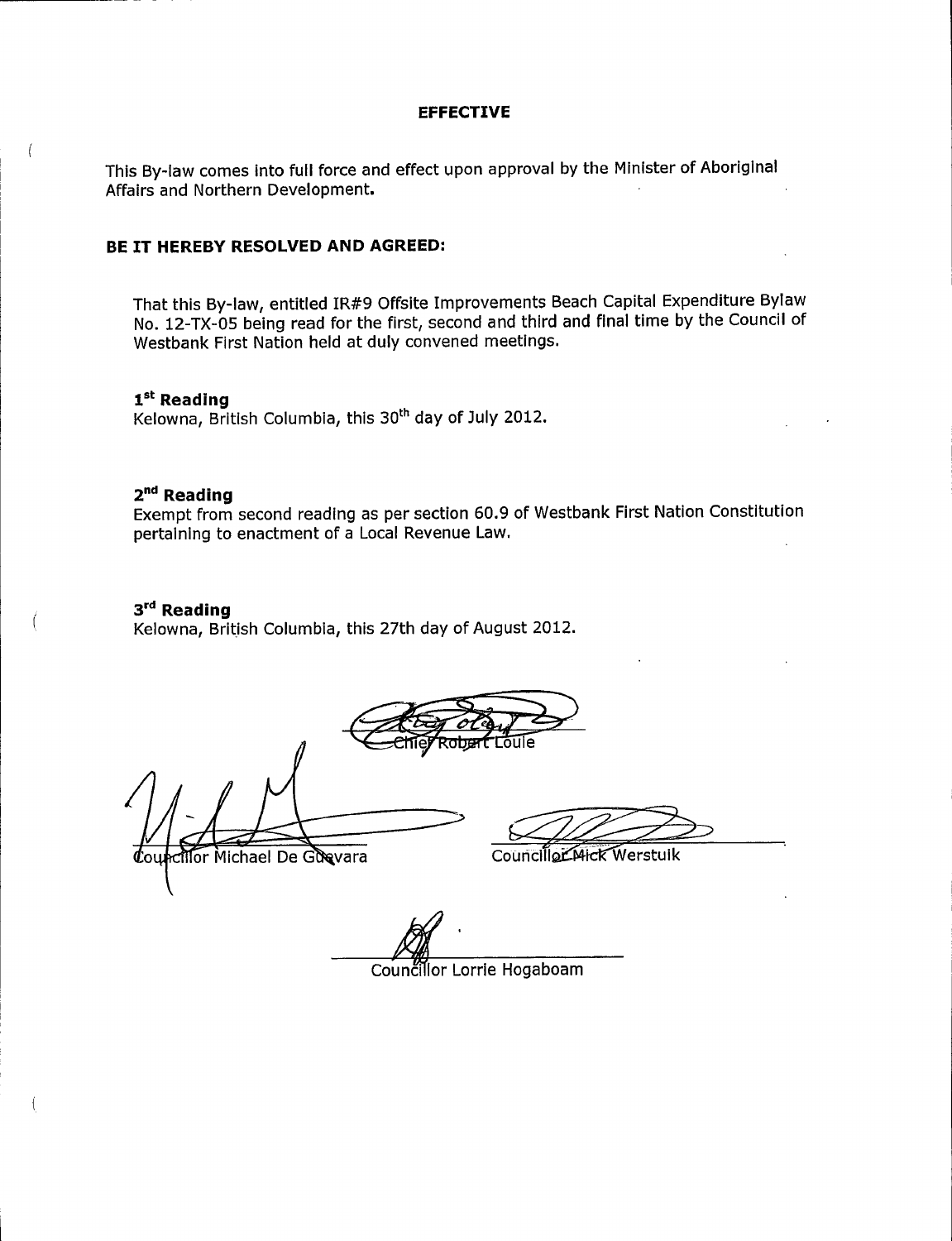# IR#9 Offsite Improvements Beach Capital Expenditure By-law No. 12-TX-05

## COST SUMMARY

| <b>ITEM</b>        | WFN (LGS)<br><b>LOCAL</b><br><b>GOVERNMENT</b><br><b>SERVICES</b> | YEAR OF<br><b>EXPENDITURE</b> |
|--------------------|-------------------------------------------------------------------|-------------------------------|
| IR#9 Offsite Beach | 150,000<br>\$                                                     | 2012                          |
|                    |                                                                   |                               |
|                    |                                                                   |                               |
|                    |                                                                   |                               |
|                    | \$                                                                |                               |
| <b>TOTAL</b>       | \$150,000                                                         |                               |